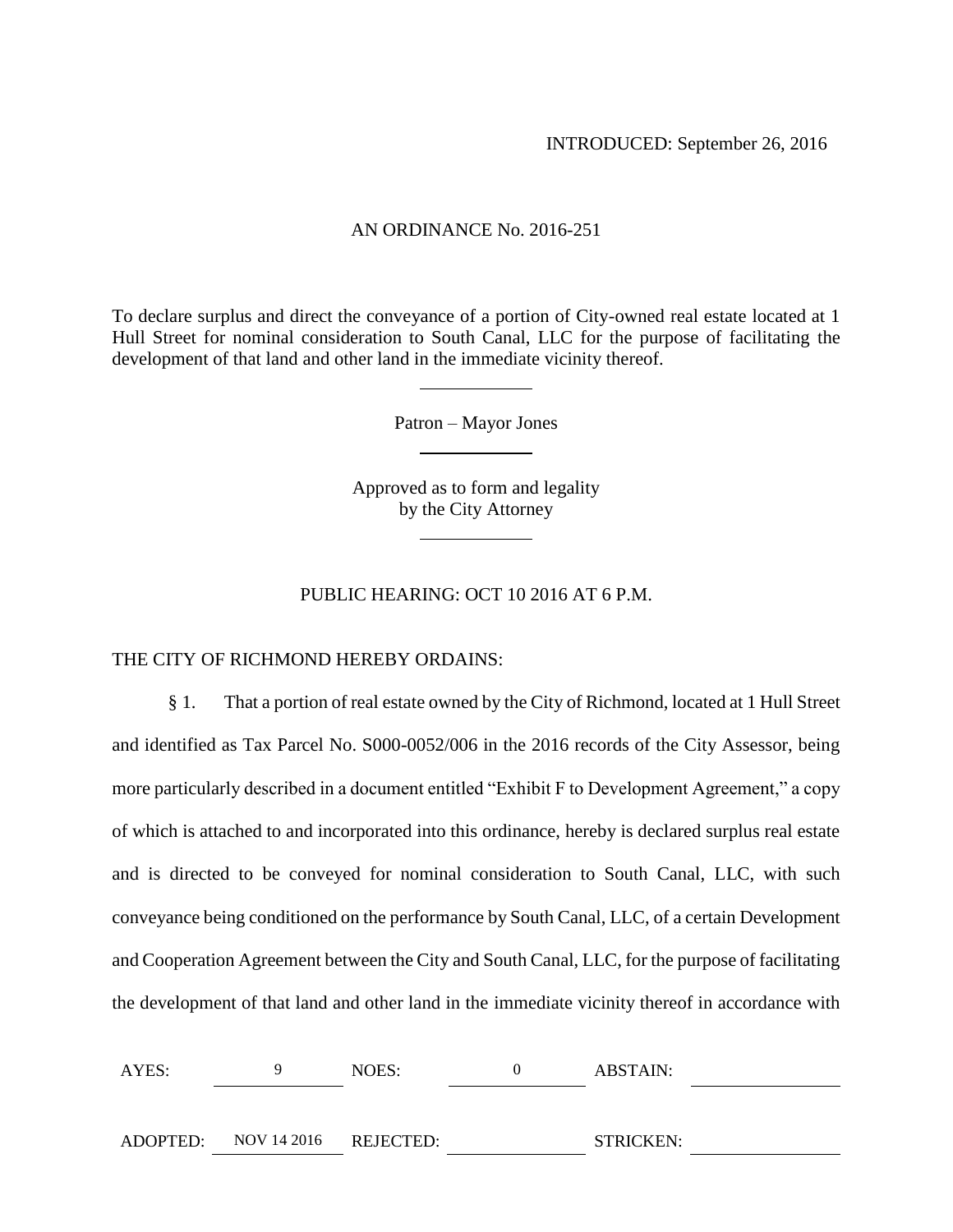the applicable provisions of Chapter 8 of the Code of the City of Richmond (2015), as amended, the Charter of the City of Richmond (2010), as amended, the Code of Virginia (1950), as amended, and the Constitution of Virginia.

§ 2. That, pursuant to section 8-65(b) of the Code of the City of Richmond (2015), as amended, the Chief Administrative Officer is hereby directed to execute, on behalf of the City, the deed and such other documents, all of which must first be approved as to form by the City Attorney, as may be necessary to consummate the conveyance of such property.

§ 3. This ordinance shall be in force and effect upon adoption.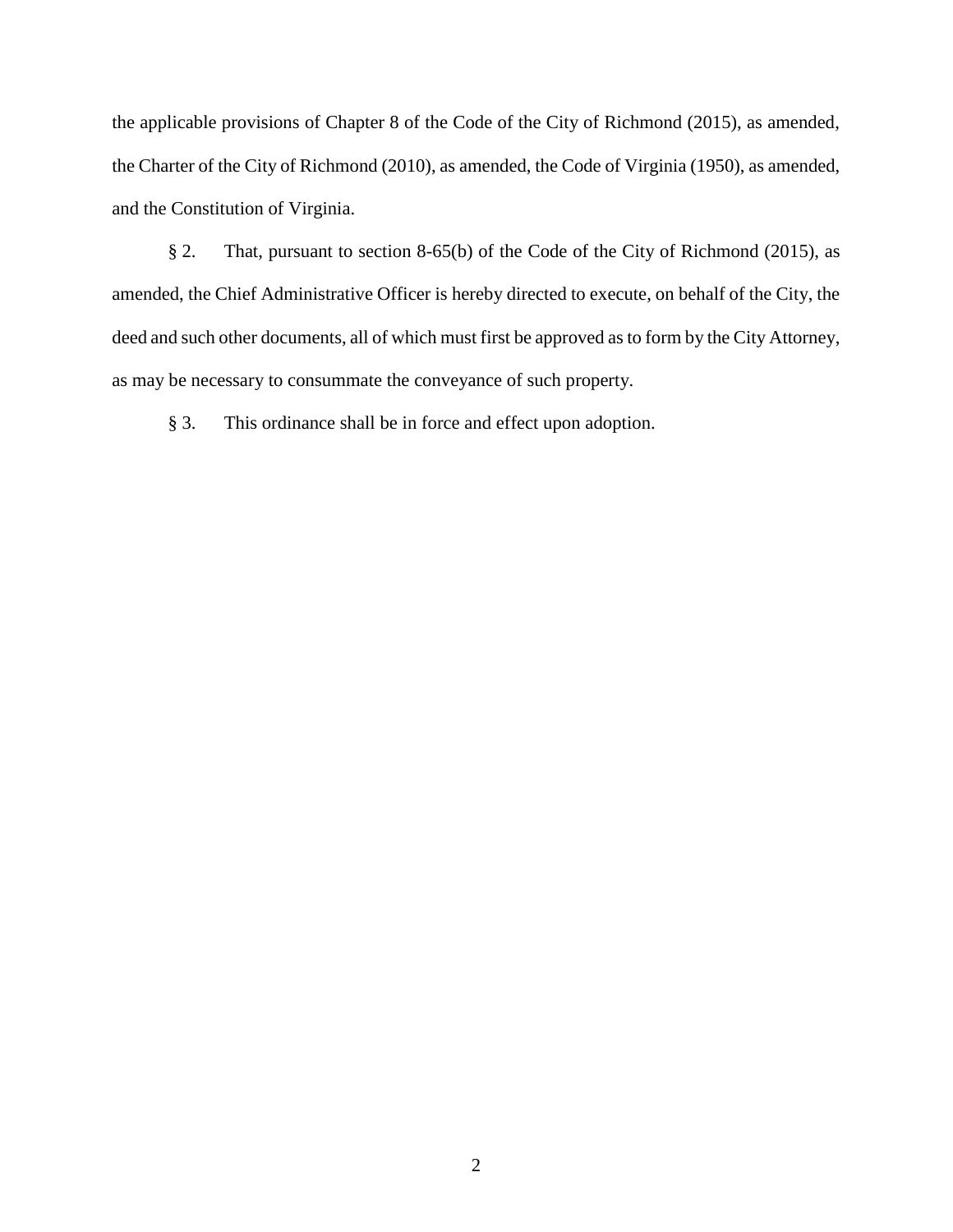

# CITY OF RICHMOND **INTRACITY CORRESPONDENCE**

**O & R REQUEST** 

SEP 9 2016  $4.5659$ <br>Chief Administration Office City of Richmond

| <b>ORD. OR RES No.</b> |                                                                                  |                                |  |  |  |
|------------------------|----------------------------------------------------------------------------------|--------------------------------|--|--|--|
| RE:                    | DEVELOPMENT AND COOPERATION AGREEMENT BETWEEN THE CITY<br>AND SOUTH CANAL, LLC   |                                |  |  |  |
| FROM:                  | Lee Downey, Deputy Chief Administrative Officer, Planning & Economic Development |                                |  |  |  |
| <b>THROUGH:</b>        | John Buturla, Interim Deputy Chief Administrative Officer, Operations /          |                                |  |  |  |
| THROUGH:               | Selena Cuffee-Glenn, Chief Administrative Officer                                | <b>DEFIGE OF CITY ATTORNEY</b> |  |  |  |
| <b>THROUGH:</b>        | Dwight C. Jones, Mayor (By Request)                                              | SEP 15 2016                    |  |  |  |
| TO:                    | The Honorable Members of City Council                                            | RECEIVED                       |  |  |  |
| DATE:                  | September 9, 2016                                                                | <b>EDITION:</b>                |  |  |  |

EN TERRITORIA DE TRANSPORTE DE LA CARD

PURPOSE: To adopt all ordinances necessary to effectuate and for the CAO to execute on behalf of the City (1) that certain Cooperation and Development Agreement between the City and South Canal attached hereto (the "Development Agreement") and (2) the various agreements and property transfers contemplated therein and attached thereto as exhibits, which include:

- 1. The Escrow Agreement attached as Exhibit I, which will provide for holding the Transaction Documents (i.e., the following documents) in escrow until such time that they may be released pursuant to the terms of the Development Agreement.
	- a. City to South Canal:
		- The Right of Entry Agreement attached as Exhibit H, which grants i. South Canal a right-of-entry onto city-owned property for the purposes of performing South Canal's obligations under the Development Agreement.
		- ii. The "City Land Deed" attached as Exhibit F, by which deed the City conveys to South Canal a portion of a city-owned parcel (Tax Parcel No. S0000052006), such portion being labeled the City Land Parcel on the Survey (Survey attached to the Development Agreement as Exhibit  $A)$ .
	- b. South Canal to City:
		- i. The "Driveway Deed" attached as Exhibit D, by which deed South Canal conveys to the City fee simple interest to that certain parcel of land labeled the Driveway Parcel on the Survey.
		- ii. The "Canal Parcel and Flood Wall Parcel Quitclaim Deed" attached as Exhibit E, by which deed South Canal conveys to the City any interest it has, if any, to certain city-owned property described in such deed.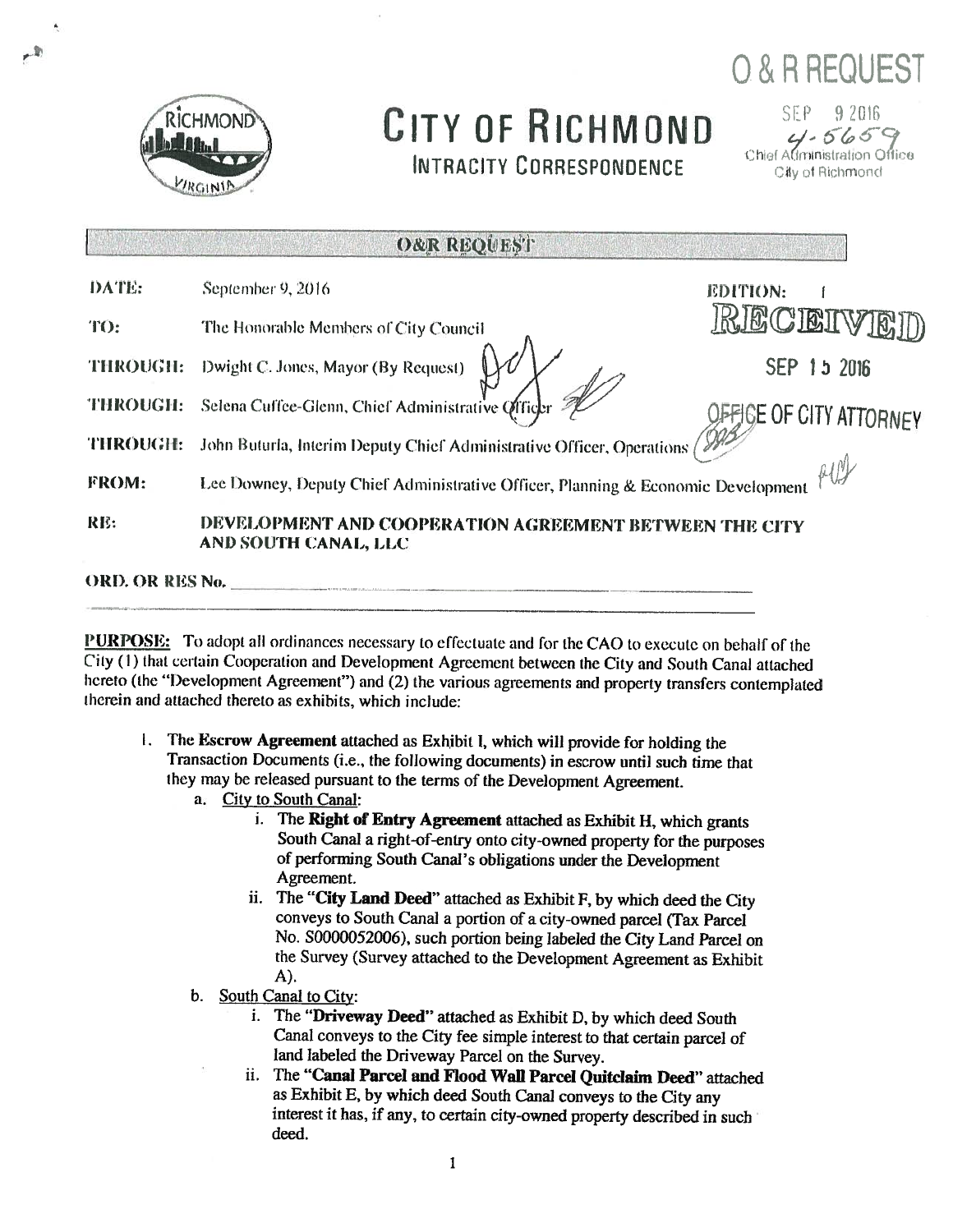- iii. The "Flood Wall Easements" attached as Exhibit C, by which easements South Canal grants to the City (1) access to the flood wall and (2) a 15 foot no-build buffer from the southern face of the flood wall.
- iv. The "Storm Water Easement" attached as Exhibit G, by which easement South Canal grants to the City those right necessary to operate the current utility Facilities under the City Land Parcel (becomes necessary once the City Land Parcel is conveyed to South Canal).

**REASON:** The Development Agreement will (1) clear up property and title disputes between the City and South Canal, L.L.C. (2) provide for the replacement of an out-of-date bridge over the canal at no cost to the City, and (3) allow for South Canal to develop its property, furthering the investment in the Manchester area and increasing tax revenues for the City.

**RECOMMENDATIONS:** Recommend adoption of the ordinances necessary to effectuate the Development Agreement and the various agreements and transfers contemplated therein.

**BACKGROUND:** This project will provide the necessary land transfers and bridge reconstruction needed to provide developable land between the flood wall and the canal in the Manchester area of the City. The development agreement will clear up various issues related to land ownership and will provide for the construction of a new bridge to access the land and to access the flood wall for maintenance and repair.

The developer is also requesting a rezoning of the property and, combined with the development agreement will provide for significant future development of the parcel. The development will consist of a mixed usedevelopment to provide residential opportunities and potential commercial development along with accompanying parking. The project will also cause the removal of the dilapidated structure currently on the property. Plans for the future development will go through the regular approval processes for the City.

Because of the complexity of the project, efforts have been underway for a few years to finalize this development agreement.

**FISCAL IMPACT/COST:** None anticipated.

**FISCAL IMPLICATIONS:** None anticipated.

**BUDGET AMENDMENT NECESSARY:** No amendment necessary at this time.

**REVENUE TO CITY: None** 

ly≹

**DESIRED EFFECTIVE DATE:** Upon Adoption.

**REQUESTED INTRODUCTION DATE:** September 26, 2016

**CITY COUNCIL PUBLIC HEARING DATE: October 10, 2016** 

REQUESTED AGENDA: Consent Agenda.

**RECOMMENDED COUNCIL COMMITTEE:** Land Use, Housing and Transportation Committee

### **CONSIDERATION BY OTHER GOVERNMENTAL ENTITIES:**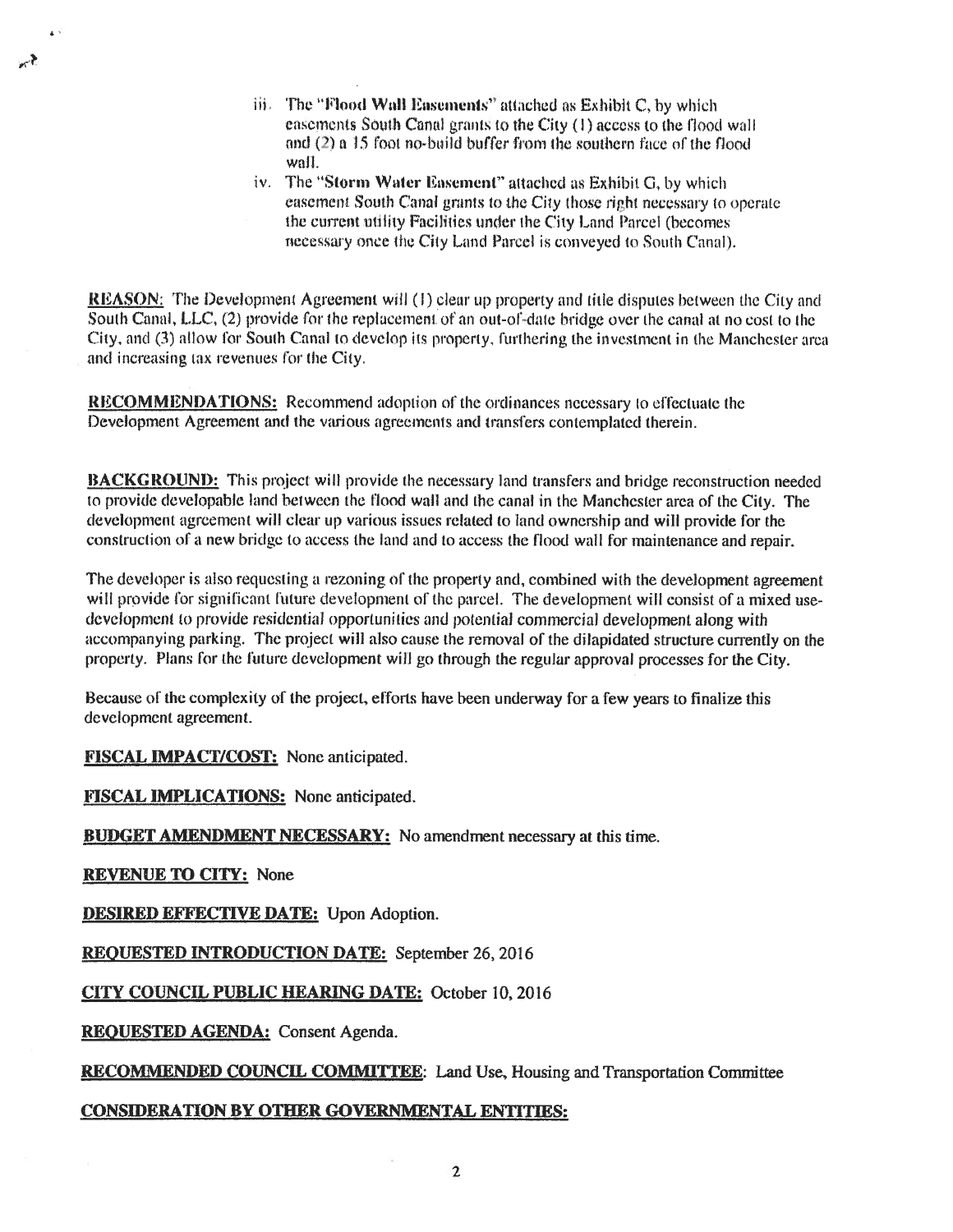AFFECTED AGENCIES: Economic Development; Public Works; Planning and Community Development; Public Utilities; Assessor; Fire Department

RELATIONSHIP TO EXISTING ORD. OR RES.: None

### REQUIRED CHANGES TO WORK PROGRAM(S): None.

**ATTACHMENTS:** Development and Cooperation Agreement

STAFF: Lee Downey, CAO Planning and Economic Development (804)-646-4848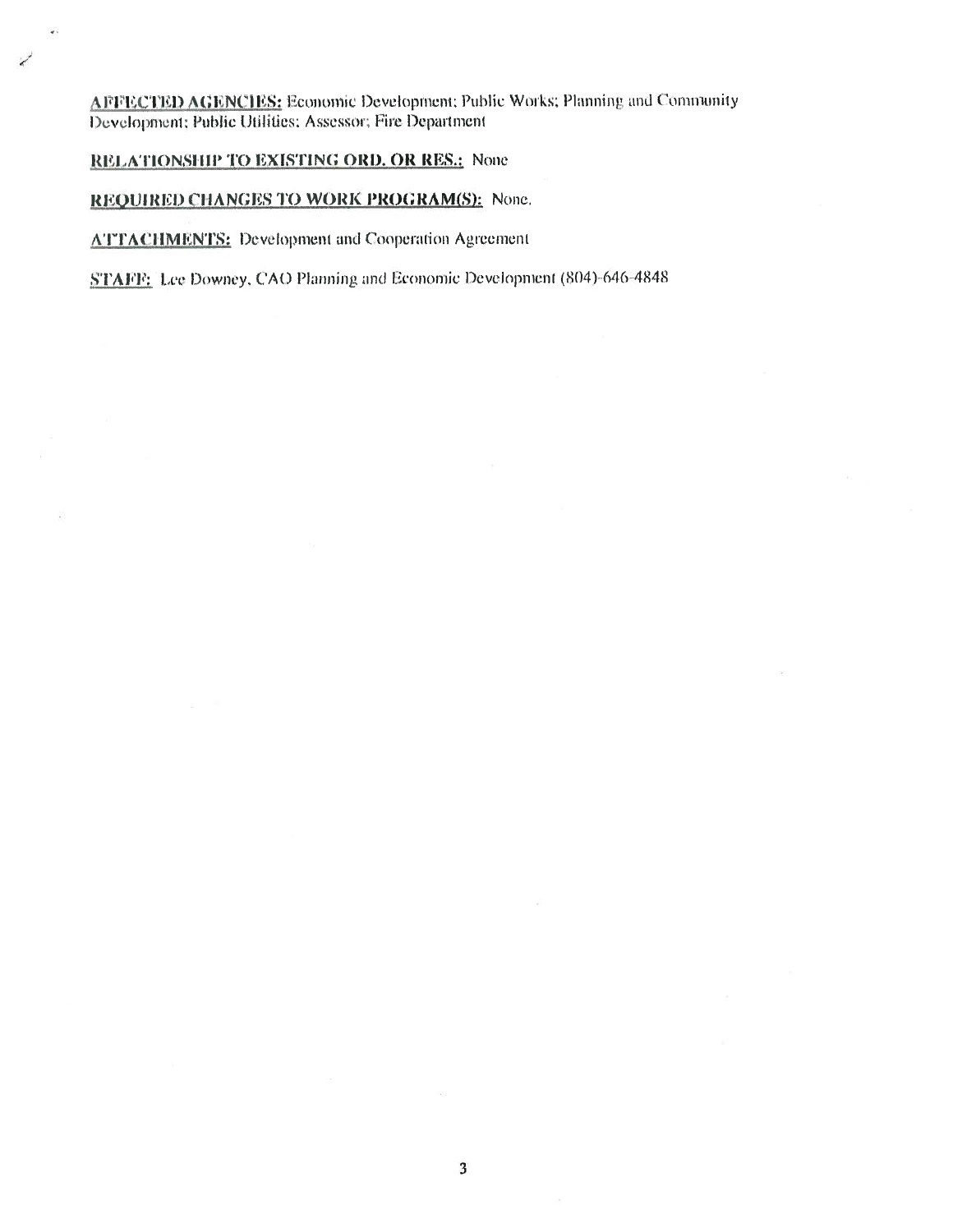#### **EXHIBIT F**

to

Development Agreement

PREPARED BY AND RETURN TO: Richard W. Gregory, Esquire Atlas Law, PLLC 7 East Second Street Richmond, Virginia 23224

GPIN Number: A Portion of S000052006

Consideration: \$ Tax Assessment: \$

## THIS INSTRUMENT IS EXEMPT FROM GRANTOR'S TAX PURSUANT TO THE PROVISIONS OF VA. CODE § 58.1-811(C)(4)

#### **DEED**

THIS DEED is made this \_\_\_\_ day of  $20$  by CITY OF RICHMOND, VIRGINIA, a municipal corporation of the Commonwealth of Virginia ("Grantor"), and **SOUTH CANAL, LLC**, a Virginia limited liability company ("Grantee"), whose mailing address is P.O. Box 363, Richmond, Virginia 23224.

## WITNESSETH:

In consideration of the sum of Ten Dollars (\$10.00) cash in hand paid by Grantee to Grantor, and other good and valuable consideration, the receipt and sufficiency of which are hereby acknowledged, Grantor does hereby grant and convey with General Warranty, unto the Grantee all that certain real property located in the City of Richmond, Virginia, being a portion of Tax Map Parcel S000052006, Richmond, Virginia, which property is more particularly described as follows (the "Property"):

## See Exhibit "A" Attached Hereto

This conveyance is made subject to all applicable easements, conditions, restrictions of record, and the following.

Grantor and Grantee acknowledge that they have entered into that certain Development and Cooperation Agreement, dated (the "Development Agreement"), and that this Deed is intended to be executed together with the other documents provided for in the Development Agreement and placed in escrow pursuant to the escrow agreement entered into pursuant to such Development Agreement (the "Escrow Agreement"). The Development Agreement and Escrow Agreement require that multiple deeds (referred to and defined in each agreement as (1) the Driveway Deed, (2) the Canal Parcel and Flood Wall Parcel Quitclaim Deed, (3) the Storm Water Easement, and (4) the City Flood Wall Buffer and Access Agreement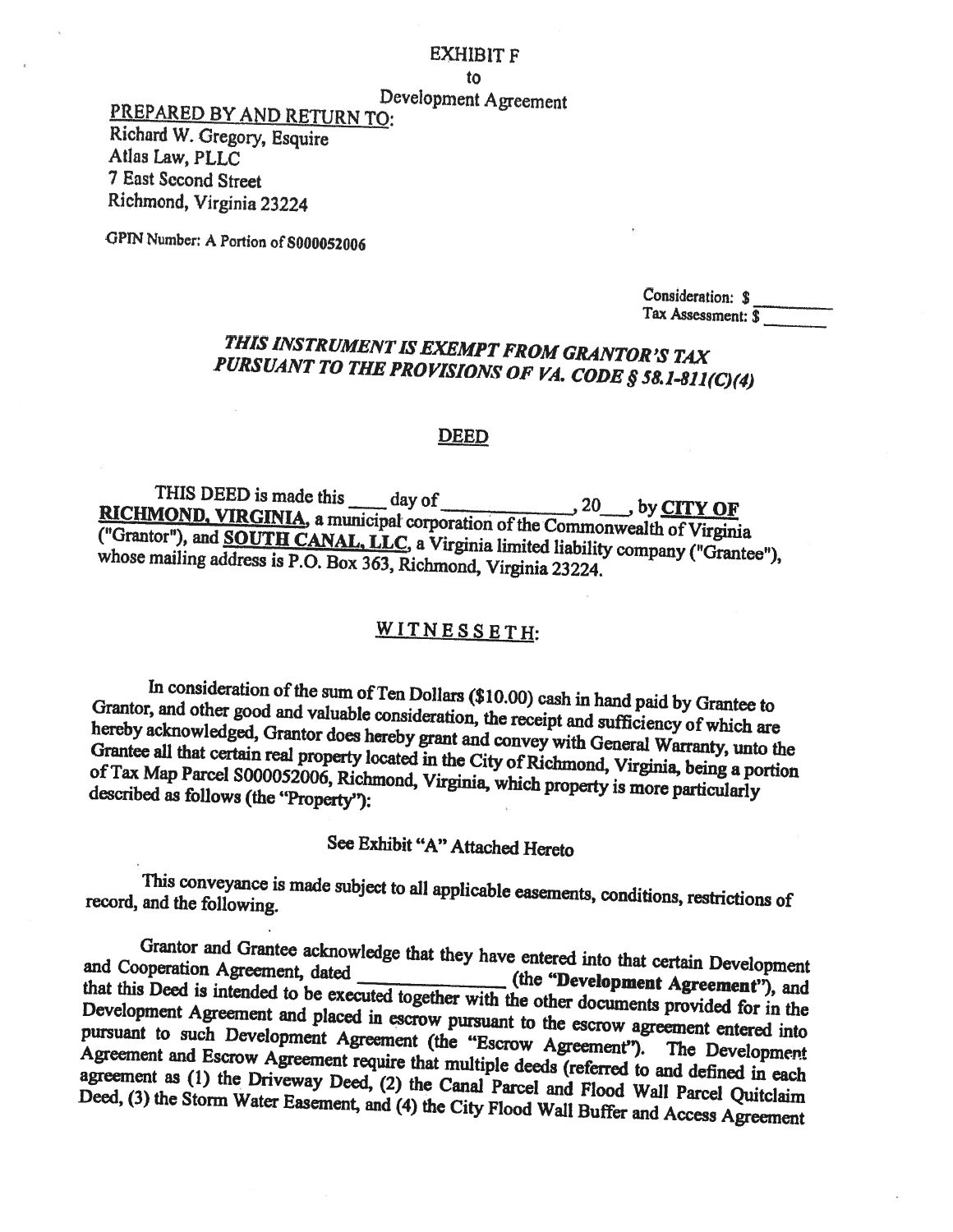and Deed of Easements) be released from escrow and recorded immediately following the release and execution of this Deed. If all such deeds are not recorded within ten days of the recordation of this Deed, the conveyance made herein shall be deemed null and void, and all title and interest to the Property shall revert to the City.

[Signatures appear on the following page]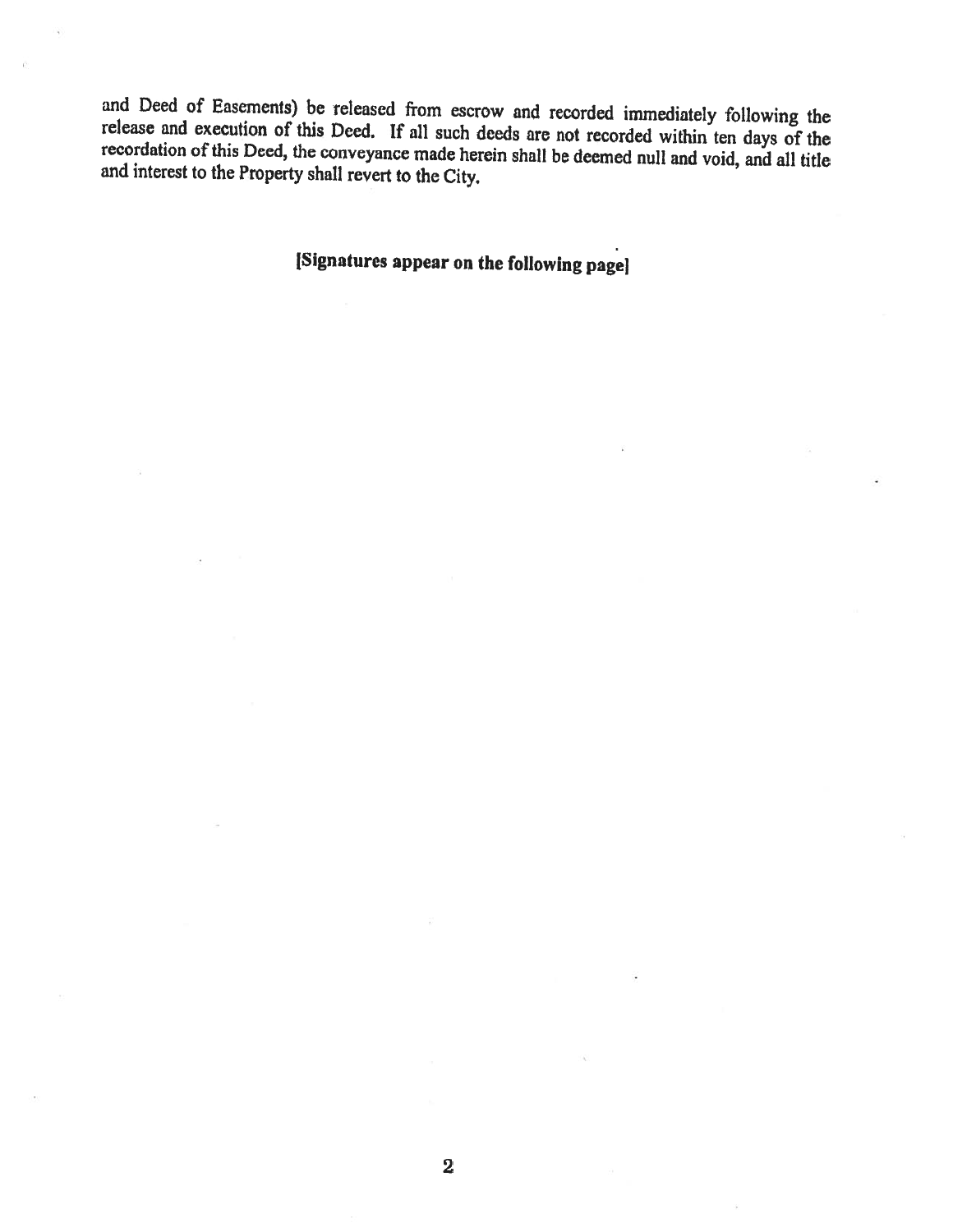IN WITNESS WHEREOF, the Grantor has caused this Deed to be executed by its duly authorized representative as of the date first above written:

#### **GRANTOR:**

# CITY OF RICHMOND, VIRGINIA,

a municipal corporation of the Commonwealth of Virginia

 $By:$ 

Selena Cuffee-Glenn, Chief Administrative Officer

**APPROVED AS TO FORM** 

**Assistant City Attorney** 

## **ACKNOWLEDGMENT**

## **COMMONWEALTH OF VIRGINIA** CITY OF RICHMOND, TO WIT:

I HEREBY CERTIFY, that on this day of 2016 before me, the subscriber, a Notary Public of the State aforesaid, personally appeared Selena Cuffee-Glenn, known to me, or satisfactorily proven to be, the person whose name is subscribed to the within instrument, and who acknowledged to be the Chief Administrative Officer of the City of Richmond, Virginia a municipal corporation of the Commonwealth of Virginia, and acknowledged that execution of the foregoing instrument for the purposes therein contained and acknowledged the same to be the lawful act and deed of the aforesaid corporation.

AS WITNESS my hand and Notarial Seal the day and year first above written.

NOTARY PUBLIC

My Commission Expires: Registration No.:

**Grantee's Address:** P.O. Box 363 Richmond, VA 23224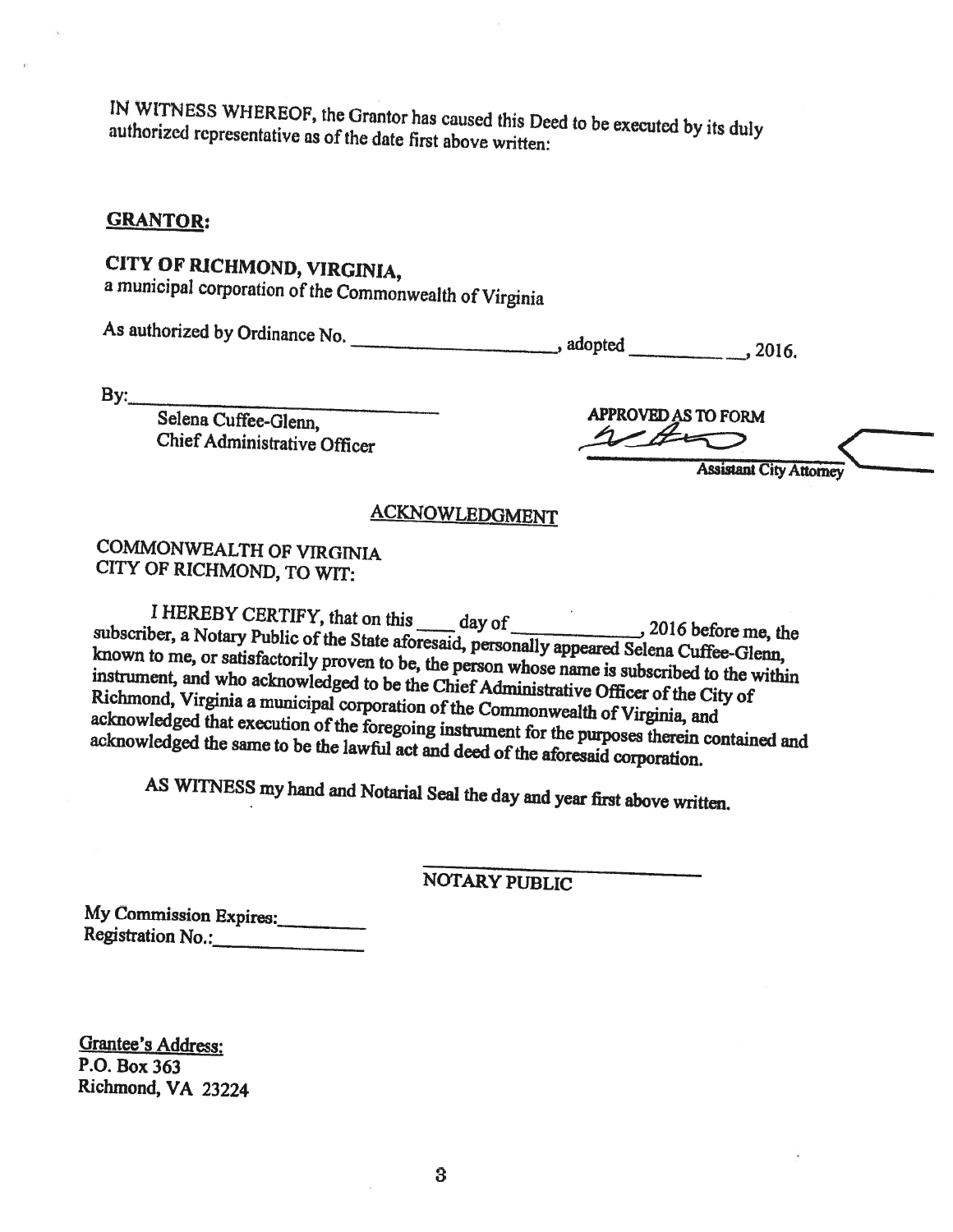### **Exhibit A**  $\mathbf{t}$ City Land Deed

#### **Legal Description**

All that land lying and being in the City of Richmond and identified as City Land (Sub-Parcel A-2), containing 1.096 acre, more or less, all as shown on that certain survey entitled "COMPILED EXHIBIT showing SOUTH CANAL DEVELOPMENT," Sheet 1 of 1, Job No. 56160036.00, prepared by Balzer and Associates, and dated June 1, 2016, a copy of which is attached hereto and made a part hereof, and, with reference to such survey, is more particularly described as follows:

COMMENCING at a point at the intersection of the North line of Hull Street, U.S. Route 360, and the East line of Brander Street; thence along a tie line N52°59'35"W, 506.00 feet to a point, said point being the POINT OF BEGINNING; thence N86°13'56"W, 238.82 feet to a point; thence along a curve to the right having a radius of 65.94 feet, an arc length of 35.96 feet, and a chord of N74°59'10"W, 35.51 feet to a point; thence N53°20'46"W, 77.04 feet to a point; thence N51°58'33"W, 31.19 feet to a point; thence along a curve to the right having a radius of 165.00 feet, an arc length of 25.29 feet, and a chord of S88°41'53"E, 25.26 feet to a point; thence S86°37'26"E, 105.29 feet to a point; thence along a curve to the left having a radius of 235.00 feet, an arc length of 138.67 feet, and a chord of N76°28'17"E, 136.67 feet to a point; thence N59°34'00"E, 6.99 feet to a point; thence along a curve to the right with a radius of 265.00 feet, an arc length of 126.30 feet, and a chord of N73°13'14"E, 125.11 feet; thence N86°52'28"E, 203.81 feet to a point; thence along a curve to the left having a radius of 85.00 feet, an arc length of 23.76 feet, and a chord of N78°52'03"E, 23.68 feet to a point; thence N70°51'39"E, 46.85 feet to a point, thence S19°22'57"E, 28.88 feet to a point; thence N71°15'03"E, 116.67 feet to a point; thence S77°00'33"E, 66.53 feet to a point; thence S30°56'37"E, 39.06 feet to a point; thence S12°18'33"W, 4.78 feet to a point; thence N31°41'03"W, 40.44 feet to a point; thence N12°28'53"E, 2.68 feet to a point; thence N77°32'39"W, 68.01 feet to a point; thence S58°37'51"W, 83.63 feet to a point; thence S31°22'09"E, 10.25 feet to a point; thence along a curve to the right having a radius of 105.25, an arc length of 51.09 feet, and a chord of S72°32'09"W, 50.59 feet to a point; thence S86°26'28"W, 156.34 feet to a point; thence along a curve to the Left having a radius of 334.75 feet, an arc length of 115.67 feet, and a chord of S76°32'30"W, 115.10 feet to a point; thence S66°38'31"W, 18.92 feet, thence along a curve to the right having a radius of 385.25 feet, an arc length of 14.12 feet, and a chord of S67'48'36"W, 14.12 feet to a point; thence S03°46'04"W, 79.36 feet to the POINT AND PLACE OF **BEGINNING.** 

BEING a portion of the real estate comprising that certain parcel of land listed in the Office of the City Assessor for the City of Richmond as City Tax Parcel No. S0000052006; such parcel being comprised of the following:

(1) All that certain real property acquired by GRANTOR from Ross Investment Corporation by that certain Order Directing the Recordation of the Vesting of Title, dated September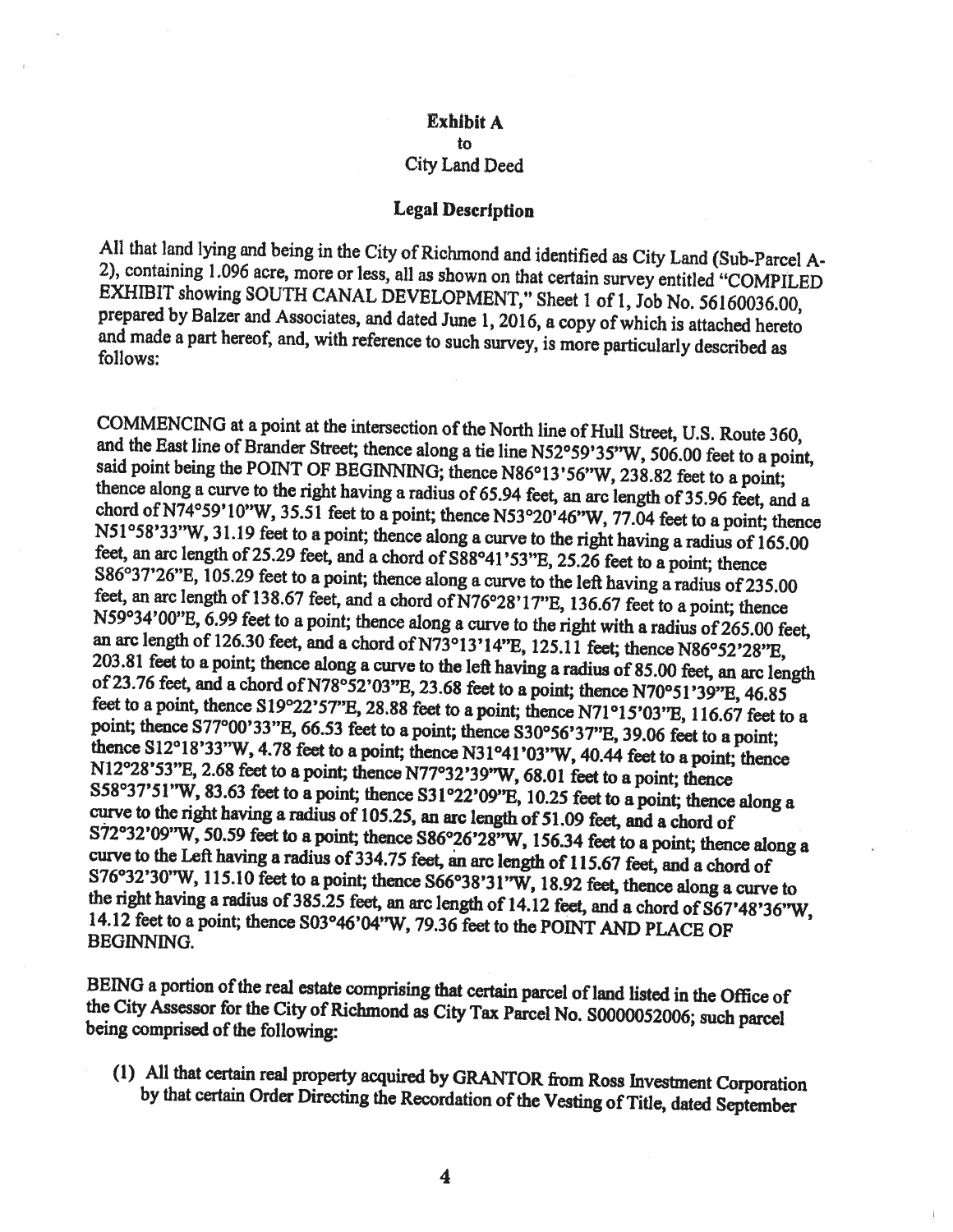29, 1987, recorded on October 6, 1987, in Deed Book 143 at 1265, in the Clerk's Office, Circuit Court, City of Richmond, Virginia ("Clerk's Office); and

- (2) All that certain real property acquired by GRANTOR from Manchester Board and Paper Company, Inc. by that certain Deed, Deed of Easement, and Deed of Partial Release, dated January 11, 1988, recorded February 11, 1988, in Deed Book 156 at page 897, in the Clerk's Office; and
- (3) All that certain real property acquired by GRANTOR from Manchester Board and Paper Company, Inc. by that certain Deed, Deed of Easement, and Deed of Partial Release, dated January 11, 1988, recorded February 11, 1988, in Deed Book 156 at page 897, in the Clerk's Office; and
- (4) A portion of that certain real property acquired by GRANTOR from Virginia Electric and Power Company by that certain Special Warranty Deed, dated June 9, 1989, recorded June 16, 1989, in Deed Book 205, at page 212 in the Clerk's Office. (Note: The remainder of real property conveyed by such Special Warranty Deed being a portion of that certain adjacent property owned by GRANTOR and listed as City Tax Parcel No. S0000052001.)